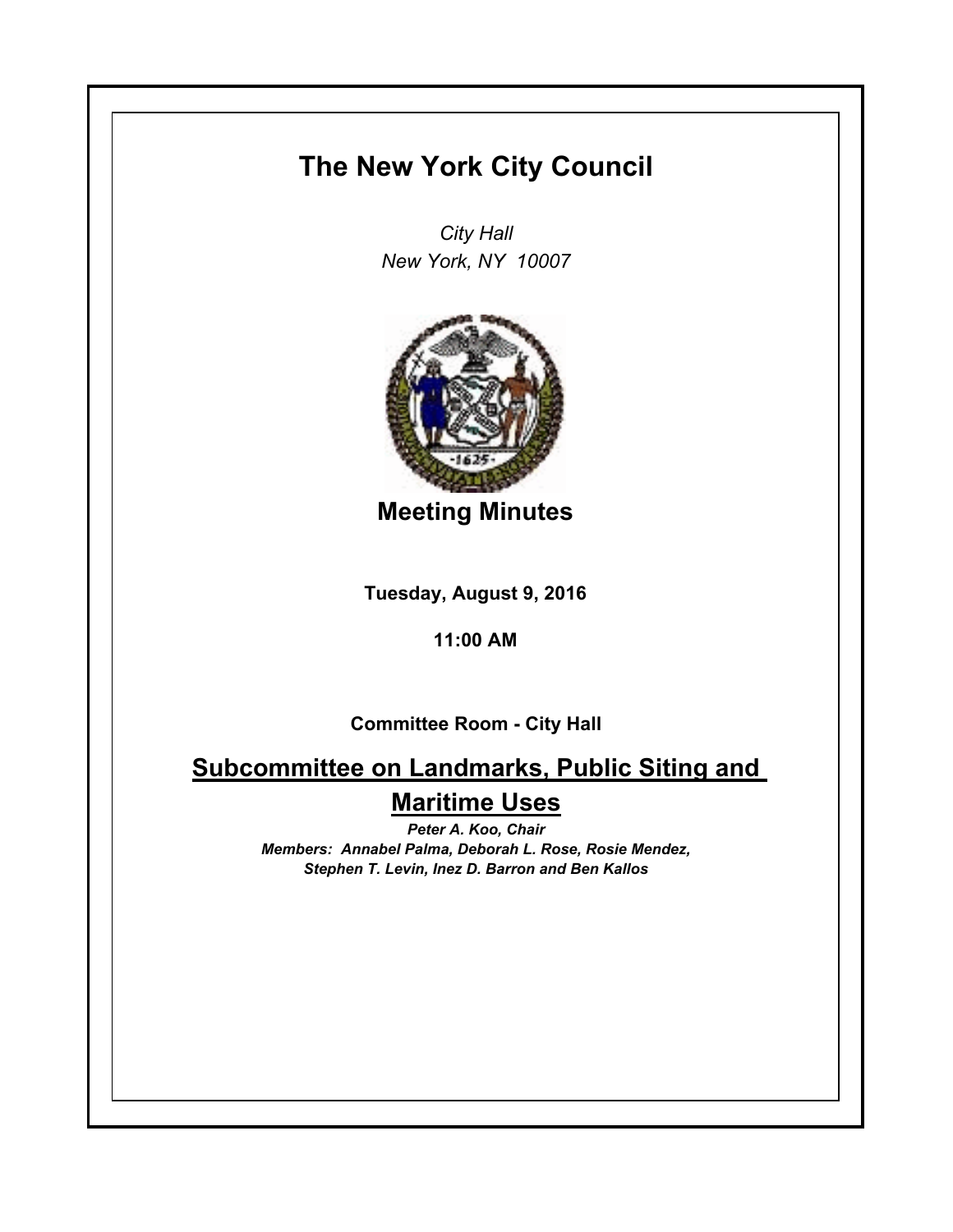| Roll Call  |                                                                                                                                                                                                                                                                                                                                                                                                                                                        |
|------------|--------------------------------------------------------------------------------------------------------------------------------------------------------------------------------------------------------------------------------------------------------------------------------------------------------------------------------------------------------------------------------------------------------------------------------------------------------|
|            | Present: Koo, Mendez, Levin, Barron and Kallos                                                                                                                                                                                                                                                                                                                                                                                                         |
|            | <b>Absent: Palma and Rose</b>                                                                                                                                                                                                                                                                                                                                                                                                                          |
|            | Other Council Members Attending: Vallone, Chin and Greenfield                                                                                                                                                                                                                                                                                                                                                                                          |
| T2016-4778 | Application No. 20165444 SCM pursuant to Section 1732 of the<br>New York School Construction Authority Act, concerning the<br>proposed site selection for a new, approximately 476-Seat<br>Primary School facility to be located on the north side of Edgar<br>Street between Trinity Place and Greenwich Street (Block 19, Lots<br>11 and 13), Borough of Manhattan, Community Board 1, Council<br>District 1.                                        |
|            | Attachments: Land Use Calendar - Week of August 8, 2016 - August 12, 2016, Hearing<br>Transcript - Landmarks 8-9-16, Land Use Calendar - August 9, Hearing<br>Transcript - Land Use 8-9-16                                                                                                                                                                                                                                                             |
|            | This Land Use Application was Hearing on P-C Item by Comm                                                                                                                                                                                                                                                                                                                                                                                              |
|            | <b>Attachments:</b> Land Use Calendar - Week of August 8, 2016 - August 12, 2016, Hearing<br>Transcript - Landmarks 8-9-16, Land Use Calendar - August 9, Hearing<br>Transcript - Land Use 8-9-16                                                                                                                                                                                                                                                      |
|            | A motion was made that this Land Use Application be P-C Item Approved by<br>Subcommittee with Companion Resolution approved by Roll Call.                                                                                                                                                                                                                                                                                                              |
|            | <b>Affirmative:</b> 5 - Koo, Mendez, Levin, Barron and Kallos                                                                                                                                                                                                                                                                                                                                                                                          |
|            | <b>Absent:</b> 2 - Palma and Rose                                                                                                                                                                                                                                                                                                                                                                                                                      |
| T2016-4779 | Application No. 20175054 HHM pursuant to Section 7385(6) of the<br>Health and Hospitals Corporation Enabling Act, concerning the<br>construction of a 16 story apartment building including<br>approximately 153 apartments for low income individuals or<br>families at Draper Hall, on the Metropolitan Hospital Center<br>campus located at 1918 First Avenue (Block 1691, Lot 1),<br>Borough of Manhattan, Community Board 11, Council District 8. |
|            | <b>Attachments:</b> Land Use Calendar - Week of August 8, 2016 - August 12, 2016, Hearing                                                                                                                                                                                                                                                                                                                                                              |
|            | Transcript - Landmarks 8-9-16, Land Use Calendar - August 9, Hearing<br>Transcript - Land Use 8-9-16                                                                                                                                                                                                                                                                                                                                                   |
|            | This Land Use Application was Hearing on P-C Item by Comm                                                                                                                                                                                                                                                                                                                                                                                              |
|            | Attachments: Land Use Calendar - Week of August 8, 2016 - August 12, 2016, Hearing<br>Transcript - Landmarks 8-9-16, Land Use Calendar - August 9, Hearing<br>Transcript - Land Use 8-9-16                                                                                                                                                                                                                                                             |
|            | A motion was made that this Land Use Application be P-C Item Approved by<br>Subcommittee with Companion Resolution approved by Roll Call.                                                                                                                                                                                                                                                                                                              |

**Affirmative:** 5 - Koo, Mendez, Levin, Barron and Kallos